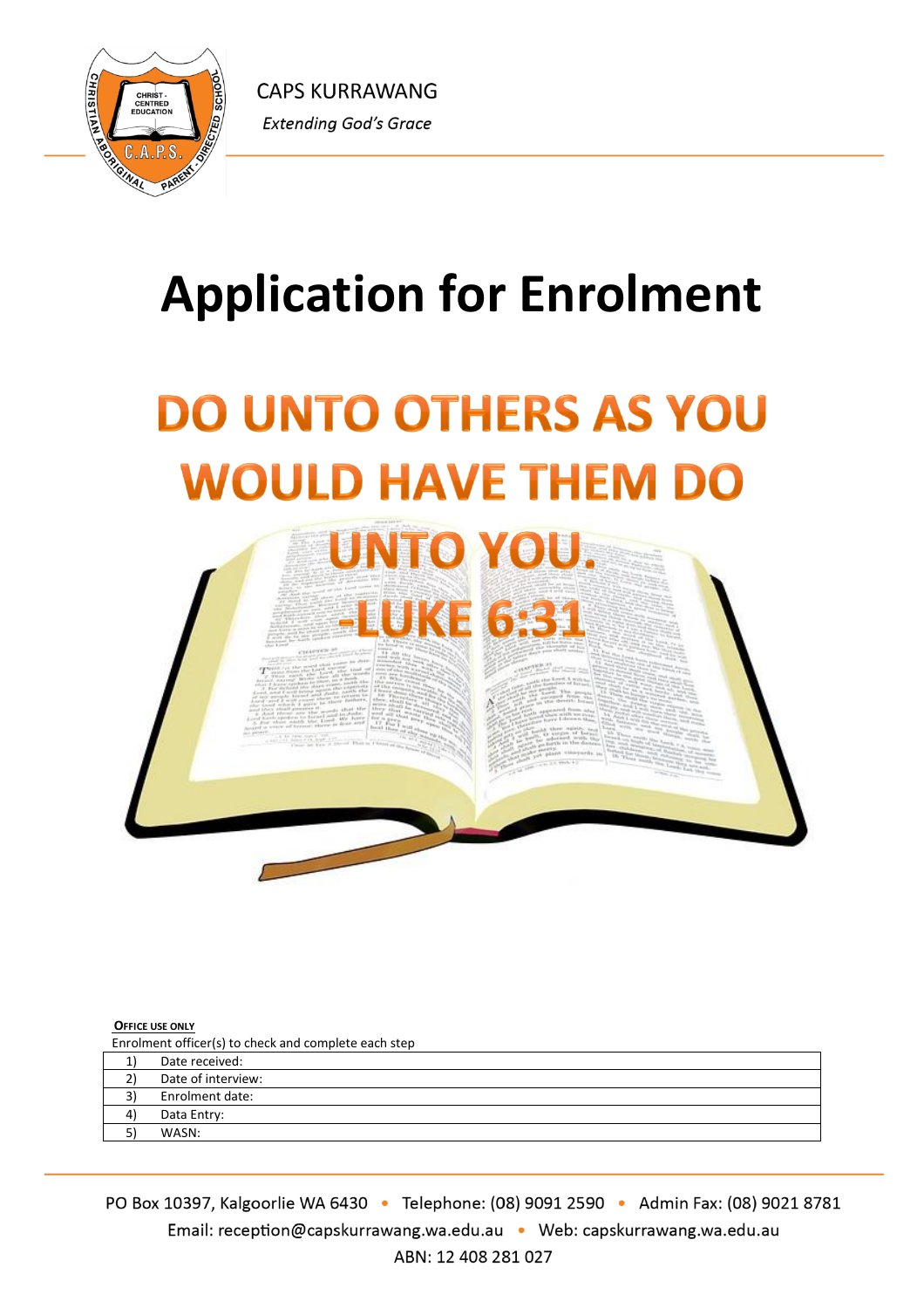### **Conditions of Enrolment for Parents and Guardians**

#### Enrolment at CAPS Kurrawang is subject to acceptance to the following conditions and terms:

- $\triangleright$  Agree with and are willing to support the Christian ethos of the school.
- Will pay all fees and uniform costs as determined by the School Board. The fees are payable in advance by the end of the first full week of term and where payment is not made within seven days of receipt of an account; a late payment charge may be levied. (Note: In cases where this requirement would cause hardship, alternative arrangements may be discussed with the Principal.
- $\blacktriangleright$ Will ensure that their children attend school on a regular basis and that absences are notified to the school as soon as possible.
- $\triangleright$  Accept the right of the school to employ such discipline as it seems wise and expedient for the child and agree to uphold in every way possible the school's authority to administer discipline in accordance with the school policies.
- $\triangleright$  Give permission for authorities at CAPS Kurrawang to supervise the health and hygiene of their child at school.
- $\triangleright$  That the school may suspend or terminate a student's enrolment at its discretion for failure to comply with these conditions or for the other serious breaches of school policies and regulations.
- $\blacktriangleright$ Information we collect is to satisfy the School's legal obligation, particularly to enable the School to discharge it duty of care.
- $\triangleright$  The School from time to time discloses personal and sensitive information to others for administrative and educational purpose. This includes to other schools, government departments, [Christian and Catholic Education Offices, the Christian and Catholic Education Commissions, your local diocese and the parish] medical practitioners, and people providing services to the School, including specialist visiting teachers, [sports] coaches and volunteers.

By signing this we acknowledge and accept the conditions of the enrolment at CAPS Kurrawang as set out above and

| hereby apply to have<br>Student print name |                             |        | enrolled at CAPS Kurrawang.                                                                                       |  |
|--------------------------------------------|-----------------------------|--------|-------------------------------------------------------------------------------------------------------------------|--|
| Signature: Father/ Guardian                | Signature: Mother/ Guardian |        | Date                                                                                                              |  |
| <b>Consent to Publications and Media</b>   |                             |        |                                                                                                                   |  |
|                                            |                             |        | Photographs of students involved in activities, and work by students, are often published to enable the students  |  |
|                                            |                             |        | to share their experiences and enable parents and others to be informed about the school's work.                  |  |
|                                            | Yes ()                      | No ( ) |                                                                                                                   |  |
|                                            |                             |        | I give consent for photographs that include the student to be published in school print publications, such as the |  |
| newsletter and school magazine.            |                             |        |                                                                                                                   |  |
|                                            | Yes ()                      | No()   |                                                                                                                   |  |
|                                            |                             |        | I give consent for photographs that include the student to be published on the school internet site and in other  |  |
| electronic publications.                   |                             |        |                                                                                                                   |  |
|                                            | Yes $( )$                   | No()   |                                                                                                                   |  |
|                                            |                             |        | I give consent for samples of work by the student to be published in print publications within school programs    |  |
| such as the newsletter and magazine.       |                             |        |                                                                                                                   |  |
|                                            | Yes $( )$                   | No()   |                                                                                                                   |  |
|                                            |                             |        |                                                                                                                   |  |
| Signature of Parent/ Guardian              |                             | Date   |                                                                                                                   |  |
|                                            |                             |        |                                                                                                                   |  |
|                                            |                             |        |                                                                                                                   |  |
|                                            |                             |        |                                                                                                                   |  |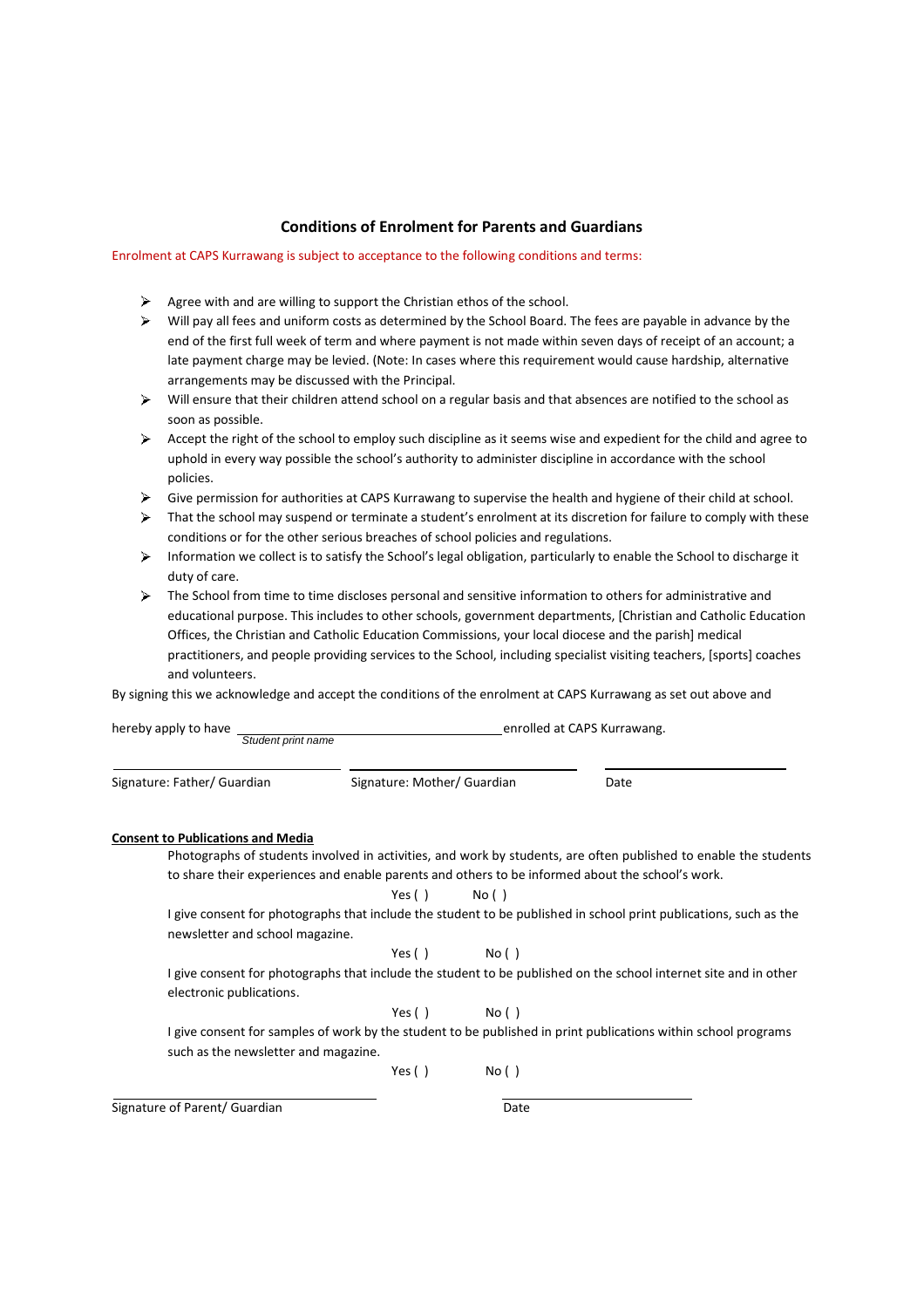# **STUDENT DETAILS:**

|                                                                                                                                                       |  | Gender: Male () Female () |      |
|-------------------------------------------------------------------------------------------------------------------------------------------------------|--|---------------------------|------|
| D.O.B: Nationality: Nationality: Aboriginal or Torres Strait Islander: Yes () No ()                                                                   |  |                           |      |
|                                                                                                                                                       |  |                           |      |
|                                                                                                                                                       |  |                           |      |
|                                                                                                                                                       |  |                           |      |
|                                                                                                                                                       |  |                           |      |
|                                                                                                                                                       |  |                           |      |
| Does the child have a diagnosed learning issue?                                                                                                       |  | Yes $( )$                 | No() |
| Do you suspect your child may have an undiagnosed learning issue?                                                                                     |  | Yes ( )                   | No() |
| Does the child have an impairment that may affect their learning?                                                                                     |  | Yes ( )                   | No() |
| Did the child have any behaviour issues at their previous school?<br>Please provide details: (e.g. suspended or expelled) ___________________________ |  | Yes ( )                   | No() |
| <u> 1989 - Johann Stoff, amerikansk politiker (* 1908)</u><br>Has the child ever been kept back or advance a school year?                             |  | Yes $( )$                 | No() |
| Has the student be involved to the Police/ Juvenile Court System?                                                                                     |  | Yes ( )                   | No() |
| Are there any other agencies involve with your child?<br>Please provide details:                                                                      |  | Yes $()$                  | No() |
|                                                                                                                                                       |  |                           |      |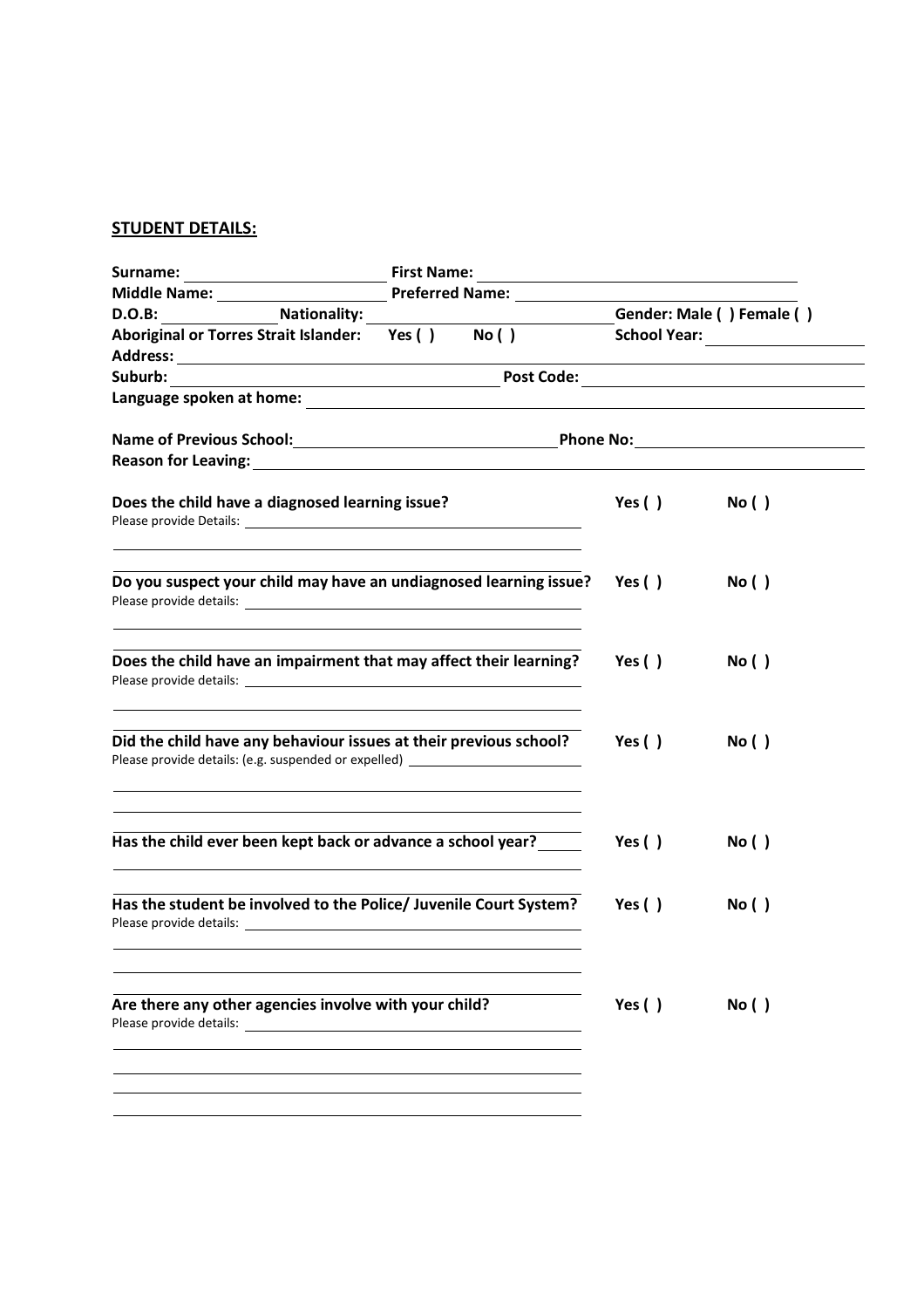### **PARENT/ GUARDIAN DETAILS:**

Student Lives with: Mother () Father () Both Parents () Neither Parent () Are there Parenting Consent/Court Orders in Place? Yes () No () <br>Access Restriction: Yes () No () Access Restriction: Yes ( ) (Family Violence Restraining Order, Violence Restraining Order or if Child Protection and Family Support have placed restrictions on either parent) If Yes please attach a copy, e.g. Family court document

| Parent/ Guardian                                                                                                                                                   |                                                          |
|--------------------------------------------------------------------------------------------------------------------------------------------------------------------|----------------------------------------------------------|
| Title: (e.g. Ms, Mr, Mrs, Dr)                                                                                                                                      | Surname:                                                 |
|                                                                                                                                                                    |                                                          |
|                                                                                                                                                                    |                                                          |
|                                                                                                                                                                    |                                                          |
|                                                                                                                                                                    |                                                          |
| Email:                                                                                                                                                             |                                                          |
|                                                                                                                                                                    | <b>Occupation:</b>                                       |
|                                                                                                                                                                    |                                                          |
| Highest Level of Education: Notified that the state of the state of the state of the state of the state of the                                                     |                                                          |
| Parent/ Guardian                                                                                                                                                   |                                                          |
| Title: (e.g. Ms, Mr, Mrs, Dr)                                                                                                                                      |                                                          |
|                                                                                                                                                                    |                                                          |
|                                                                                                                                                                    | Relationship to Child: Nationality: Nationality:         |
|                                                                                                                                                                    |                                                          |
|                                                                                                                                                                    |                                                          |
|                                                                                                                                                                    |                                                          |
|                                                                                                                                                                    |                                                          |
| <b>Employer:</b><br><u> 1999 - Johann Barbara, martin d</u>                                                                                                        |                                                          |
| <b>Highest Level of Education:</b>                                                                                                                                 |                                                          |
| <b>Siblings Currently Attending CAPS Kurrawang</b>                                                                                                                 |                                                          |
| Name:                                                                                                                                                              | Year:                                                    |
|                                                                                                                                                                    |                                                          |
|                                                                                                                                                                    |                                                          |
| <b>Emergency Contacts (Other than Parents/Guardians)</b><br>In the event we cannot contact either Parent/ Guardian these people will be our next point of contact. |                                                          |
| <b>First</b>                                                                                                                                                       |                                                          |
|                                                                                                                                                                    | <b>Relationship to Student:</b>                          |
|                                                                                                                                                                    |                                                          |
|                                                                                                                                                                    |                                                          |
| <b>Second</b>                                                                                                                                                      |                                                          |
|                                                                                                                                                                    | <b>Relationship to Student:</b> Nelationship to Student: |
| <b>Address:</b>                                                                                                                                                    |                                                          |
| Work:<br>Mobile:                                                                                                                                                   |                                                          |